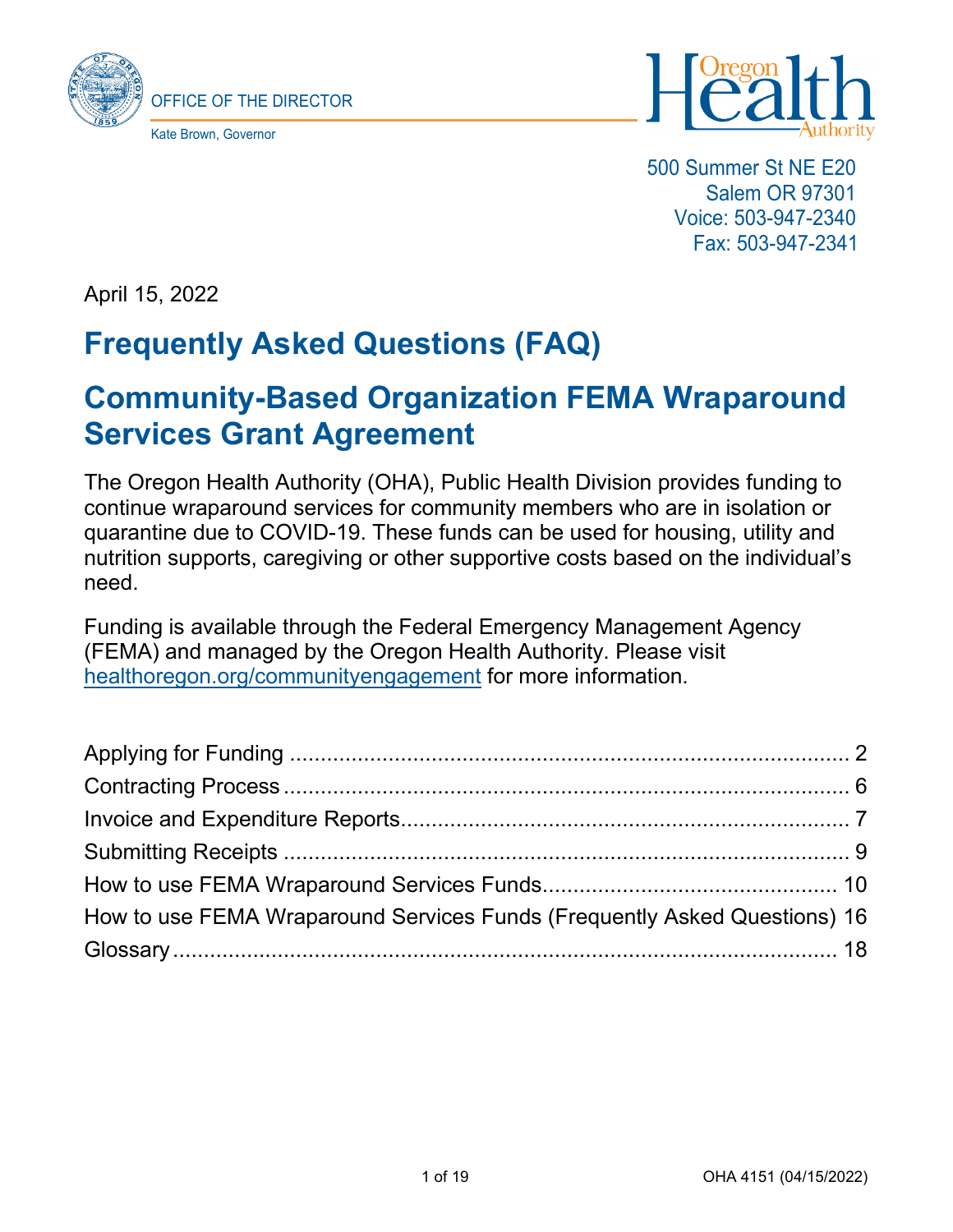# <span id="page-1-0"></span>**Applying for Funding**

## **1. Who can apply?**

Community-Based Organization (CBO) grantees under the COVID-19 Community Engagement Team that have fully expended or are close to fully expending (75% or higher) **their contact tracing, wraparound supports, and isolation and quarantine direct client costs Program Elements** can request to participate in the FEMA Wraparound Services grant program.

Since FEMA is the payer of last resort, OHA needs to ensure that existing OHA grant funds awarded in 2021 for Wraparound support and Isolation and Quarantine Direct Client Costs are fully expended before CBOs begin to utilize the funding under this new grant program. OHA is initiating the contract process when CBOs have spent down more than 75% of their combined (Direct Costs, Wraparound Services, and Contact Tracing) award to try and prevent a lapse in funding/services.

CBOs who would like to participate in the 2022 FEMA Wraparound contract must be up to date on all contract requirements for both their 2021 Community Engagement Team (CET) grant, as well as their VOTE (Vaccine Operations Team Equity) grant if they are also a VOTE recipient.

### **2. How do I apply?**

Once an organization has spent more than 75% of eligible CET grant funds, OHA will reach out to gauge interest and schedule a kick-off call. Organizations can also email [ohacetwrap.covidfema@dhsoha.state.or.us](mailto:ohacetwrap.covidfema@dhsoha.state.or.us) to learn more prior to meeting their eligibility.

#### **3. Who can I talk to about this opportunity?**

You can reach out to your Community Engagement Coordinator (CEC) or the grant support team at [ohacetwrap.covidfema@dhsoha.state.or.us.](mailto:ohacetwrap.covidfema@dhsoha.state.or.us)

### **4. How does this grant differ from my current Community Engagement Team grant?**

This new opportunity, funded by FEMA, is different in a few very important ways.

**CBOs will need to collect detailed invoices and receipts for all wraparound services they provide and submit this documentation each month to FEMA.** Participating CBOs will receive a single, up-front prepayment upon execution of their FEMA grant agreement and submission of an advanced payment invoice package to assist with covering costs while invoices are prepared and submitted.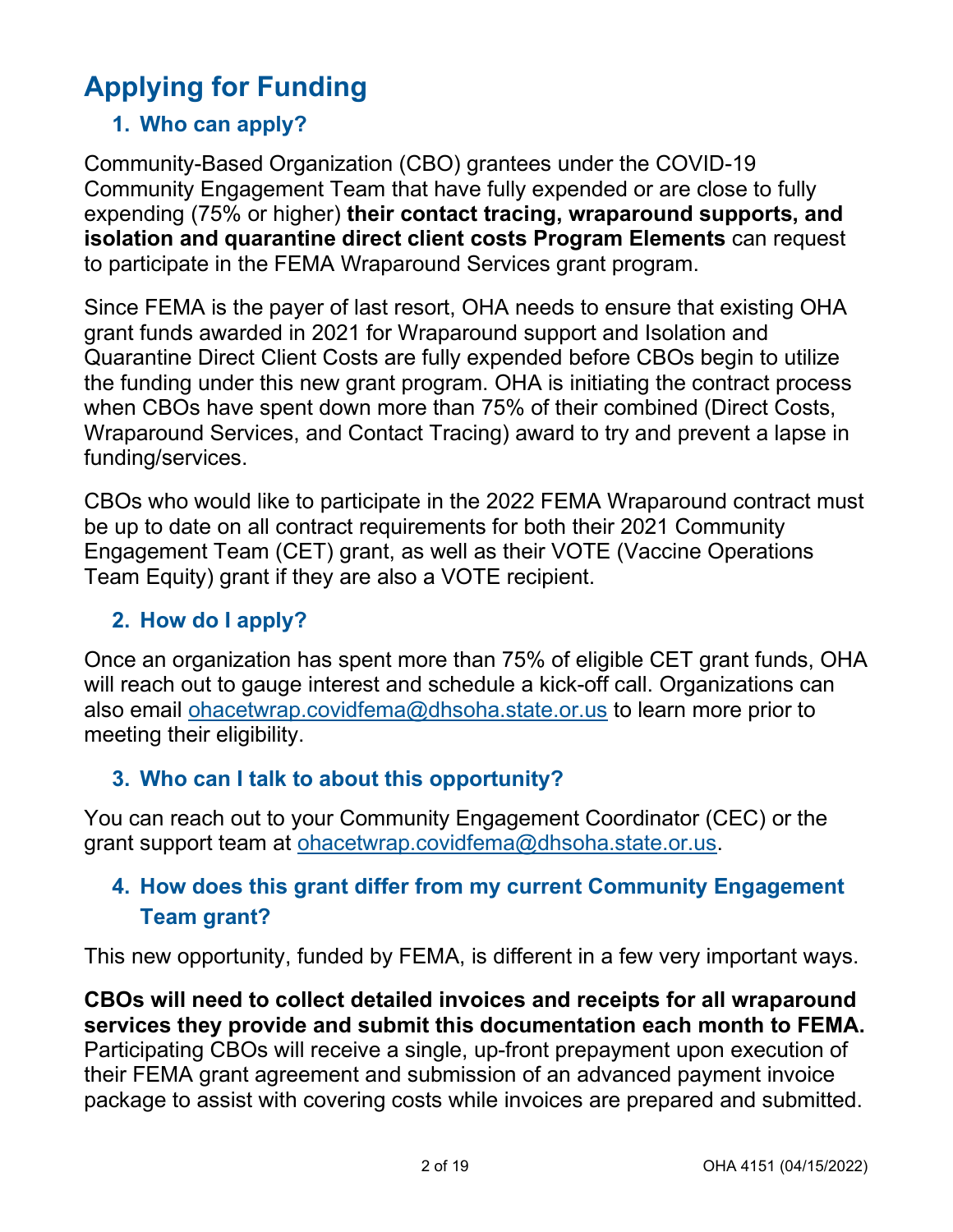Any funds not accounted for by the end of the grant period in the monthly documentation packages to FEMA must be returned to OHA.

Additionally, FEMA project extensions occur quarterly, so CBOs will not have as much advance planning notice to manage their funds into the future. Currently, OHA can utilize FEMA funding through July 1, 2022.

#### **Finally, there are some wraparound costs that FEMA will not cover. Organizations are not allowed to make direct payments to individual clients in the form of a check or a gift card, beyond the use of a gift card for grocery or food delivery. Any funds that go directly to individuals in isolation or quarantine will not be reimbursable by OHA.**

For example, an organization can pay pro-rated support to a utility company, however, an organization cannot pay a pro-rated portion of the utility bill directly to the person in Isolation or quarantine.

## **5. What are the similarities between the FEMA Wrap grant and the Community Engagement Team grant?**

- **Wraparound services** include personnel and supplies needed to support community members who need to isolate in compliance with the current public health guidelines. CBOs can connect community members to longterm safety net programs, such as emergency rental assistance, health insurance, Supplemental Nutrition Assistance Program (SNAP) and Temporary Assistance to Needy Families (TANF).
- **Isolation direct client costs are for people who test positive for COVID-19** and refer to housing assistance, meals, transportation, caregiving, and other expenses an individual in isolation may need to support them during their **isolation period only**. Individuals who need to isolate for a longer period of time or are in quarantine and then test positive for COVID-19 and need to isolate, should provide the CBO with a note from their doctor or a self-attestation form to confirm the amount of time they were in isolation. Since OHA and local public health authorities are no longer conducting routine case investigation and contact tracing, there may be fewer referrals coming directly from your local public health authorities and more self-referrals from community members looking for support.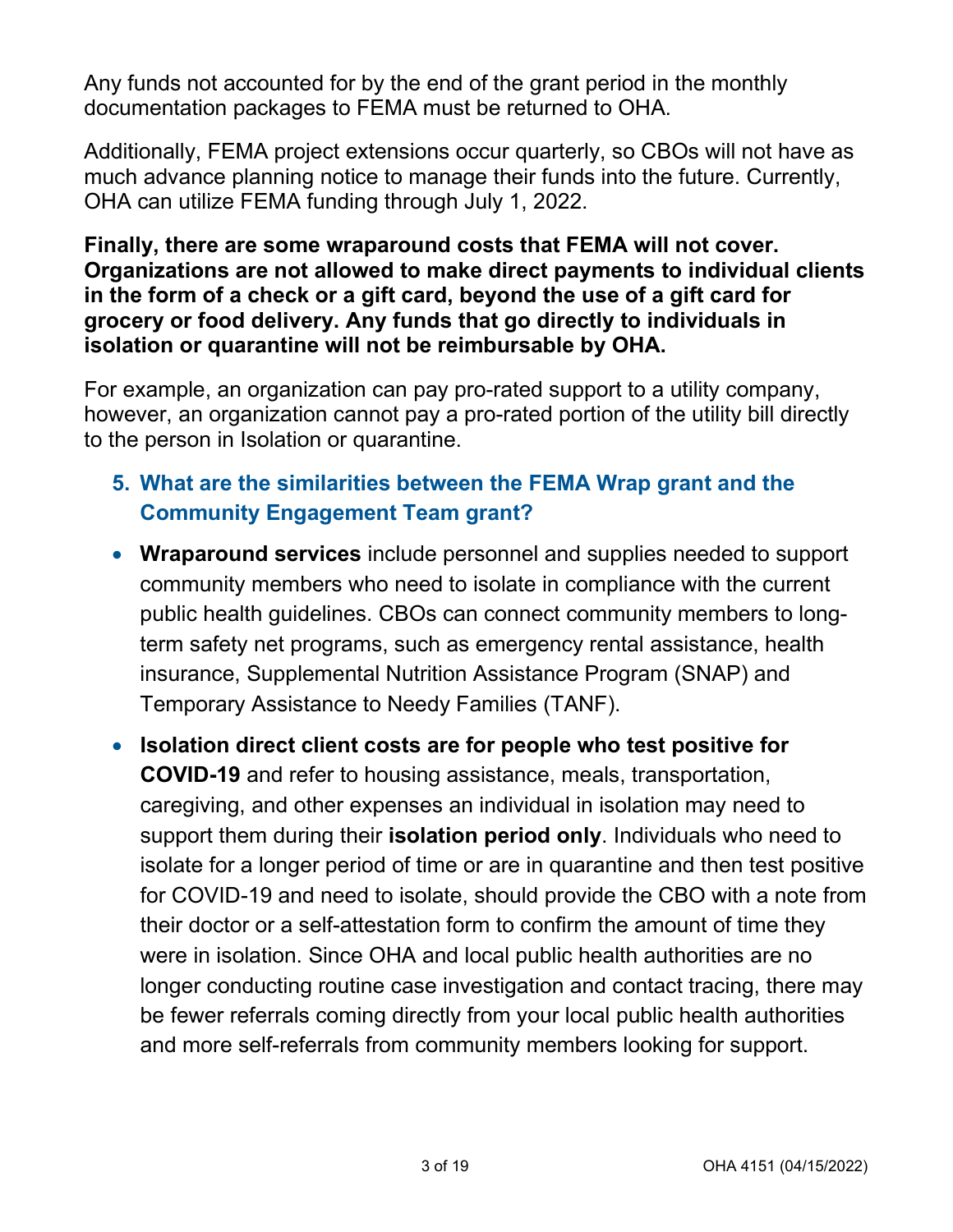• **Quarantine** is defined as staying away from people after being exposed to someone who has tested positive for COVID-19.

As of March 12, 2022, quarantine services will ONLY be provided to individuals who meet the following criteria:

- **Healthcare workers who are not up to date on their COVID-19** vaccines will need to quarantine from providing patient care or working in a healthcare setting for 10 days (or 7 days if they can get a negative test on days 5-7).
	- » They will not, however, have to avoid going into the community. They can still get groceries, go to school, etc.
- **Residents or inpatients of healthcare settings (regardless of vaccine** status) will need to quarantine within the facility for 10 days to avoid exposing their high-risk neighbors.
	- $\lambda$  If the resident has school or employment outside the healthcare setting (e.g., people who may leave an adult foster home to go to work), they may do so if they remain asymptomatic.
- Residents and staff of other congregate settings who are not up to date on their COVID-19 vaccines (e.g., shelters, transitional housing, employer-provided labor housing) will need to quarantine from/within the congregate setting to the extent possible for 10 days (or 7 days if they can get a negative test on days 5-7):
	- » Staff should avoid work, if possible, for 10 days; however, they may go about their business otherwise.
	- $\gg$  If feasible, residents should also be quarantined within the facility when they are present; however, they may go about their business outside the facility.

**Note:** CBOs should refer to current public health guidelines found here:

[https://www.oregon.gov/oha/PH/DISEASESCONDITIONS/COMMUNICABL](https://www.oregon.gov/oha/PH/DISEASESCONDITIONS/COMMUNICABLEDISEASE/REPORTINGCOMMUNICABLEDISEASE/REPORTINGGUIDELINES/Documents/Novel-Coronavirus-2019.pdf) [EDISEASE/REPORTINGCOMMUNICABLEDISEASE/REPORTINGGUIDE](https://www.oregon.gov/oha/PH/DISEASESCONDITIONS/COMMUNICABLEDISEASE/REPORTINGCOMMUNICABLEDISEASE/REPORTINGGUIDELINES/Documents/Novel-Coronavirus-2019.pdf) [LINES/Documents/Novel-Coronavirus-2019.pdf](https://www.oregon.gov/oha/PH/DISEASESCONDITIONS/COMMUNICABLEDISEASE/REPORTINGCOMMUNICABLEDISEASE/REPORTINGGUIDELINES/Documents/Novel-Coronavirus-2019.pdf)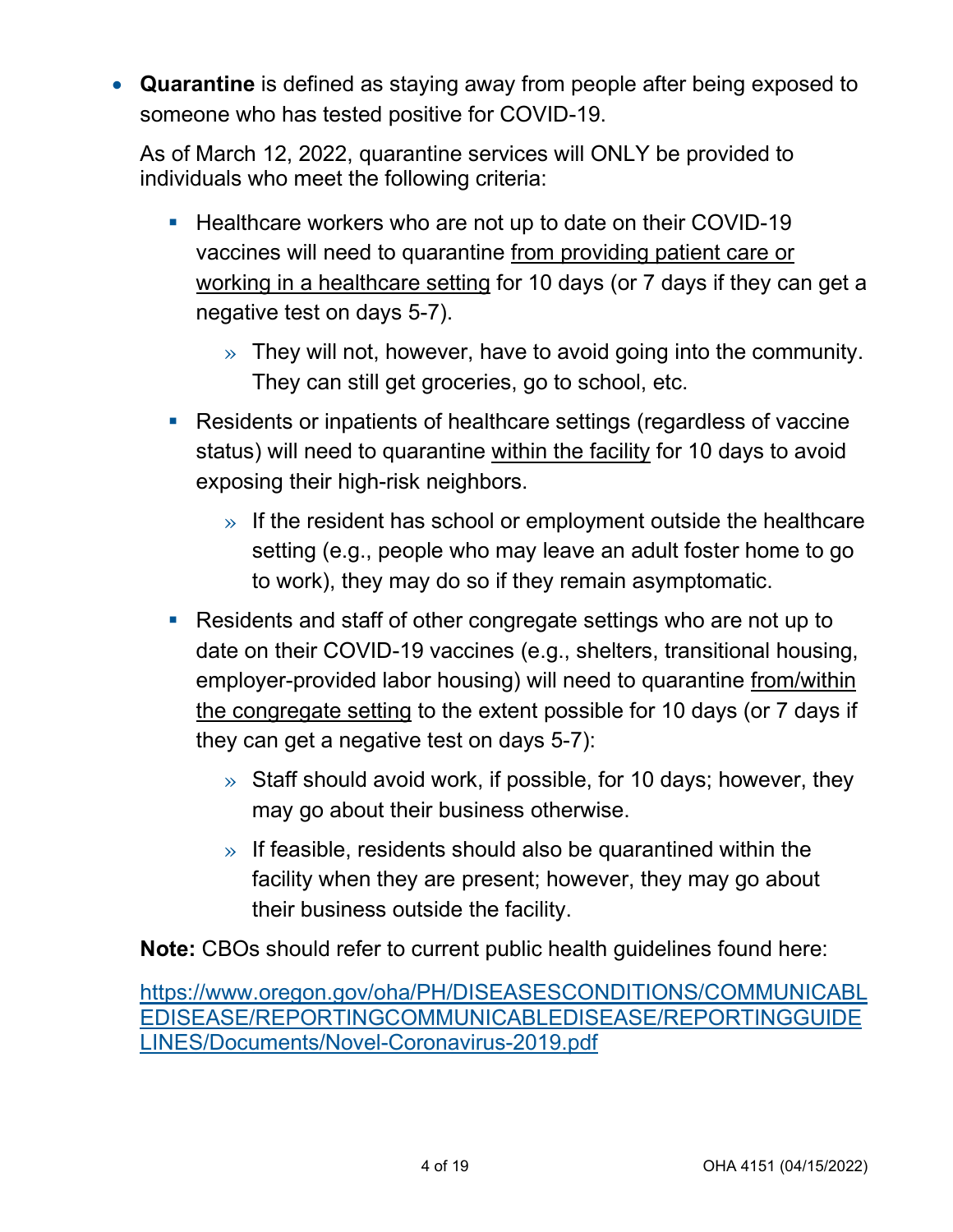## **6. What happens after I contact OHA or am contacted by OHA to participate in this program?**

After your organization enters into a new CBO FEMA Wraparound Grant Agreement, required items must be completed to access funding. These required items include an updated FFATA, Risk Assessment, and Certificate of Insurance. In addition to VOTE and CET reporting requirements, these additional documents must be completed before a grant agreement is issued. Grant agreements can be issued back to January 1, 2022.

Community organizations that enter into this agreement must adhere to the following:

- Be aware that expenses cannot be reimbursed without documentation.
- Submit initial and monthly invoices in addition to the monthly activity report.
- Submit all reporting documentation to back up invoices, including receipts, timesheets, etc.
- Pay back any unused funds at the end of the project period.

### **7. How do I determine how much my organization needs to request for a one-time up-front payment?**

OHA's team can help you look through your quarterly Community Engagement Team expenditure reports and current client caseload to determine how much estimated funding will be needed to cover expenses until you submit an invoice and receipts. At that point, a CBO will complete an initial advanced payment invoice package. Please remember that any expenditures that have not been documented with an invoice and receipts will need to be returned to OHA at the end of this project, which is why it is important to balance cash flow with actual planned and documented expenditures.

**Note:** The advance payment limit is the lessor of 50% of the NTE of the Wraparound Grant amount (\$125,000) and the average of the CBO's expenditure for Wraparound services over the past four quarters under the 2021 CET grant.

#### **8. What are the requirements to be contracting with OHA?**

Since this funding opportunity is open to current OHA grantees that have expended or will soon expend their resources, most CBO paperwork should already be in order. Some other requirements that will need to be current are:

• Current business registration with the Oregon Secretary of State.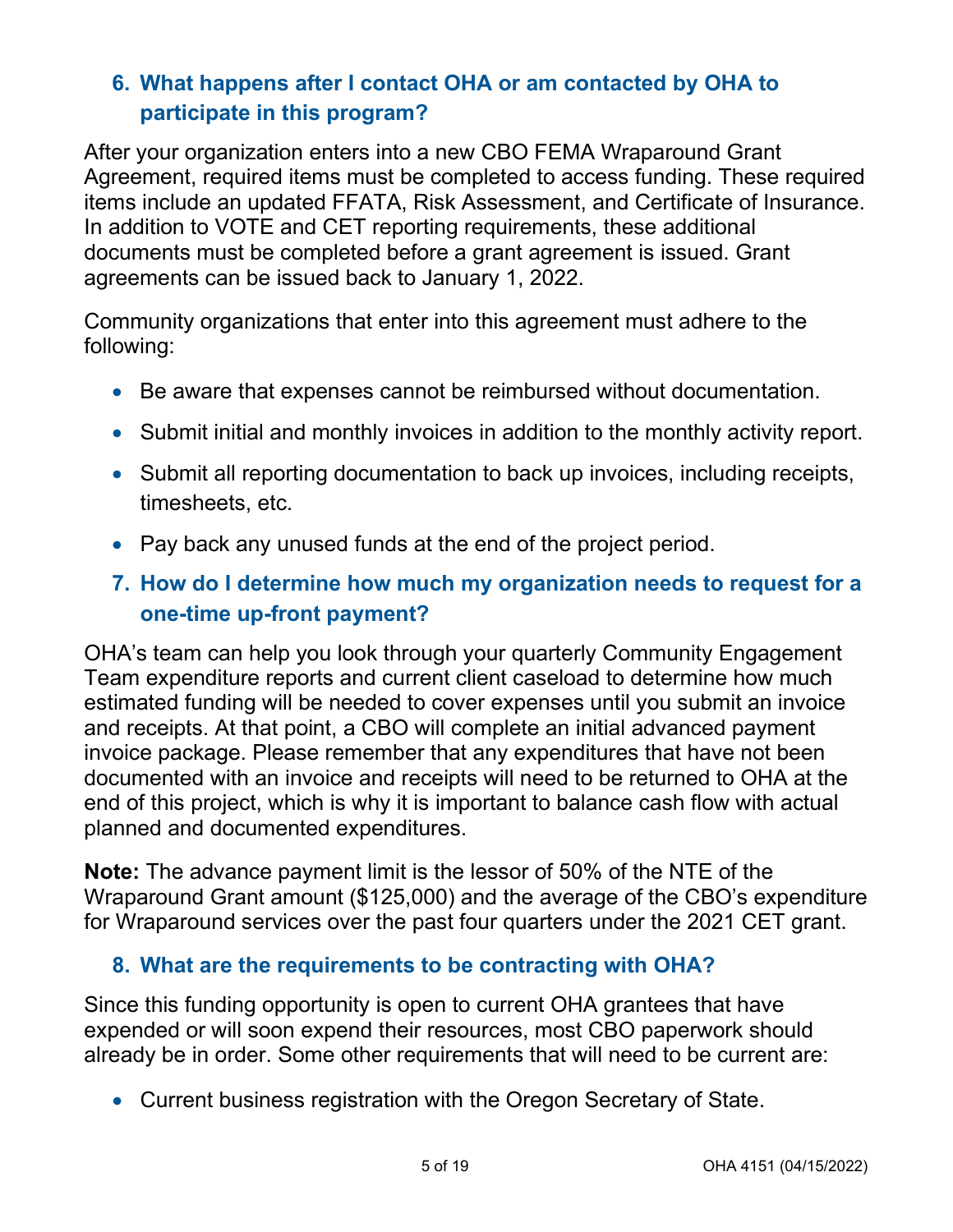- Current proof of general commercial liability insurance for a minimum of \$1,000,000.
- 501(c)3 registration with the Internal Revenue Service or a 501(c)3 fiscal sponsor.
- In addition, all grant requirements for both the CET funds and VOTE fund (if applicable) must be completed in order for the FEMA Wrap grant process to be initiated.

## <span id="page-5-0"></span>**Contracting Process**

**1. If I still have a balance in my Community Engagement or Oregon Emergency Rental Assistance Program (OERAP) program element budgets, can I still participate in this grant program?**

**Yes.** Since the Community Engagement and OERAP program areas cannot be used for isolation and quarantine wraparound services-related costs, OHA expects that some CBOs may participate in this FEMA grant program and still retain their Community Engagement Team grant agreement until those funds are expended.

To prevent duplication, CBOs should no longer provide wraparound support or Direct Client Costs under the 2021 CET contract after starting their 2022 FEMA Wrap contract.

#### **2. When do I need to request to participate in this program?**

There is no deadline to apply for this funding, which is currently available until July 1, 2022.

However, due to the length of OHA's contracting process, it is recommended that eligible CBOs request to participate sooner rather than later.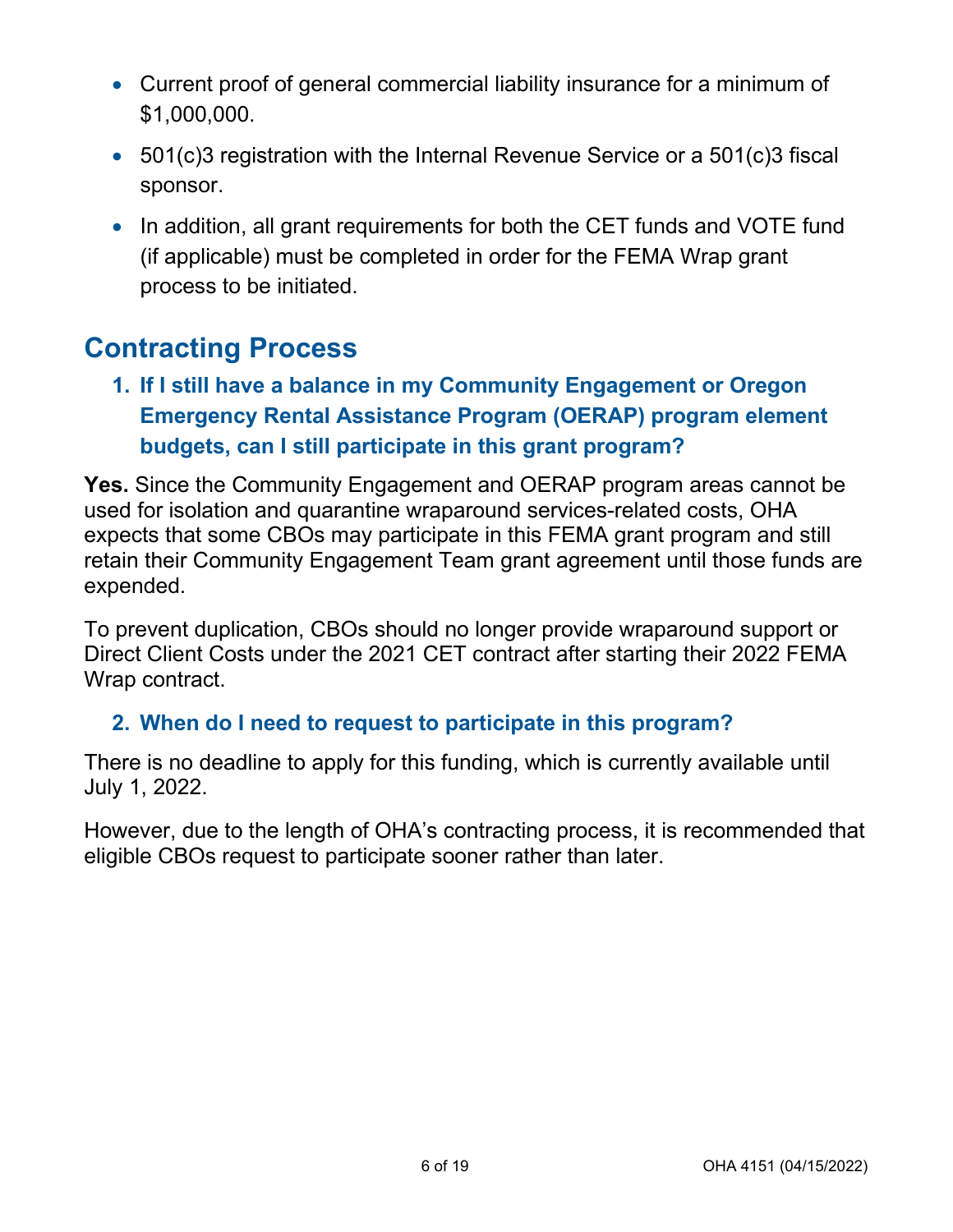# <span id="page-6-0"></span>**Invoice and Expenditure Reports**

## **1. What are the financial and programmatic reporting requirements associated with this grant?**

All CBOs who secure FEMA Wraparound Services funding are required to provide invoices and receipts for all expenditures that your CBO will seek reimbursement for, as well as a monthly activity report.

| <b>Required report</b>                                                                                                                                                                                                                       | Due date                                                                                                                                                                                                |
|----------------------------------------------------------------------------------------------------------------------------------------------------------------------------------------------------------------------------------------------|---------------------------------------------------------------------------------------------------------------------------------------------------------------------------------------------------------|
| <b>Invoice and Expense Report: There</b><br>are two types of Invoice and Expense<br>Report Packages that can be utilized<br>for funding.                                                                                                     | Advanced Payment will be due at the<br>start of your contract to receive<br>funding.                                                                                                                    |
| 1. Advanced funding request                                                                                                                                                                                                                  |                                                                                                                                                                                                         |
| <b>CBOs will submit an Advanced</b><br><b>Funding Request first to receive</b><br>funding to retroactively cover<br>expenses from the start of the contract<br>up to the contract execution that are<br>not covered by another grant source. | Please refer to the instruction included<br>the Invoice and Expense report<br>package for further details.                                                                                              |
| After receiving funding, CBOs will then<br>begin documenting how the funds<br>were spent and will provide all receipts<br>and invoices for the programs,<br>activities, and supports related to the<br>Advanced payment.                     |                                                                                                                                                                                                         |
| Any unspent funds or undocumented<br>funds will be required to be returned to<br>OHA at the end of the contract.                                                                                                                             |                                                                                                                                                                                                         |
| 2. Ongoing expense reimbursement                                                                                                                                                                                                             | 2. Ongoing expense                                                                                                                                                                                      |
| After fully spending and documenting<br>an organizations advanced payment,<br>CBOs are allowed to request monthly<br>reimbursement for expenditures<br>incurred for the prior month.                                                         | Reimbursement is due the 15th of the<br>following month that reimbursement is<br>being requested for. (i.e., March<br><b>Ongoing Expense Reimbursement is</b><br>due April 15th. This will be completed |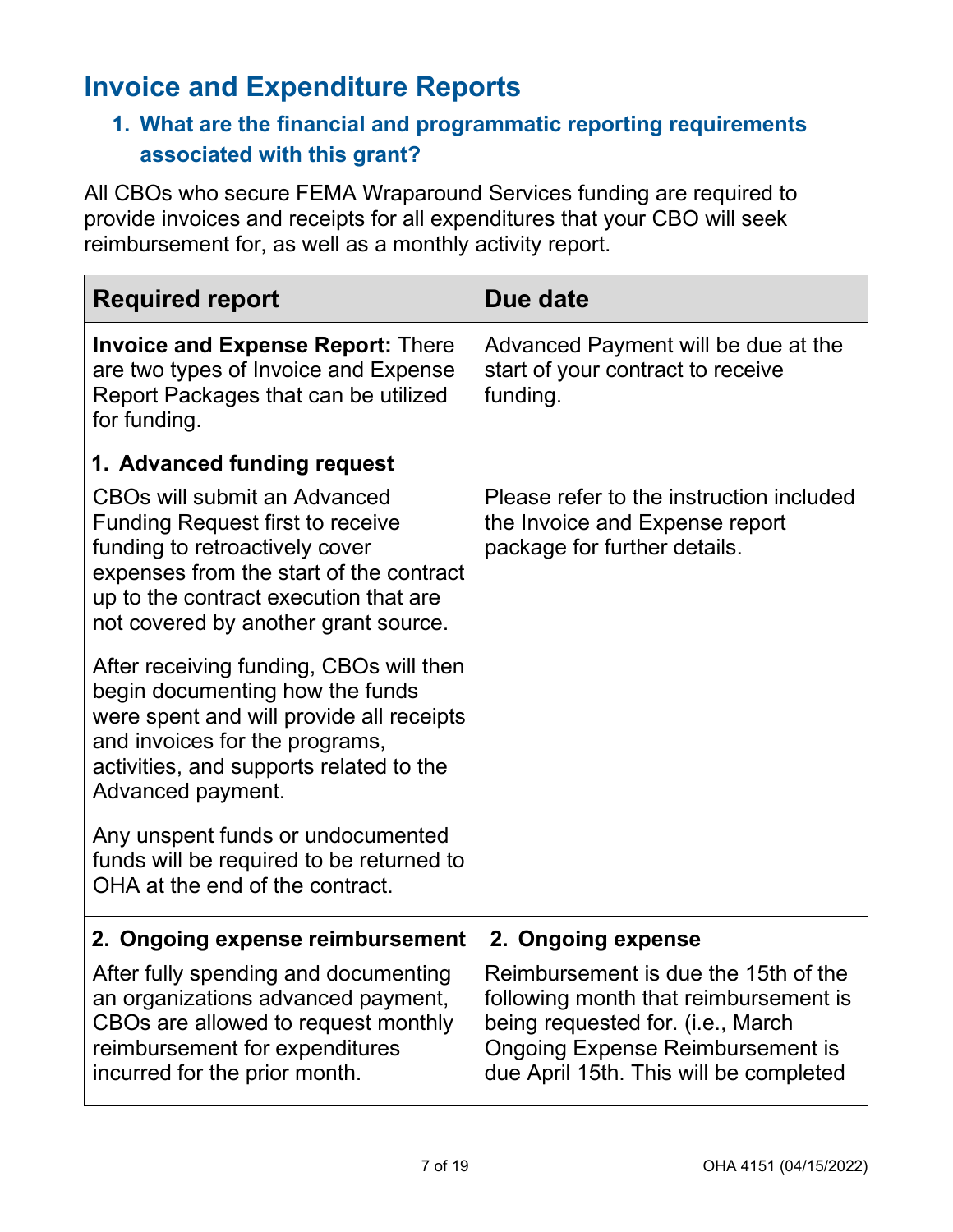| <b>Required report</b>                                                                                                                                                | Due date                                                                                                                                                                                                                                                                                                                                  |
|-----------------------------------------------------------------------------------------------------------------------------------------------------------------------|-------------------------------------------------------------------------------------------------------------------------------------------------------------------------------------------------------------------------------------------------------------------------------------------------------------------------------------------|
|                                                                                                                                                                       | after the advanced payment has been<br>fully spent and documented.                                                                                                                                                                                                                                                                        |
|                                                                                                                                                                       | Please refer to the instruction included<br>the Invoice and Expense report<br>package for further details.                                                                                                                                                                                                                                |
| <b>Activity Report:</b><br>This is an online form that allows your<br>organization to report on the activities<br>performed and is to be submitted<br>online monthly. | 15th of every month, report on the<br>prior month.<br>For example: If your organization is<br>reporting for the month of February,<br>you would include all clients served<br>during the month and complete the<br><b>Activity Survey focusing on February</b><br>1-28. You would have until March 15<br>to send this information to OHA. |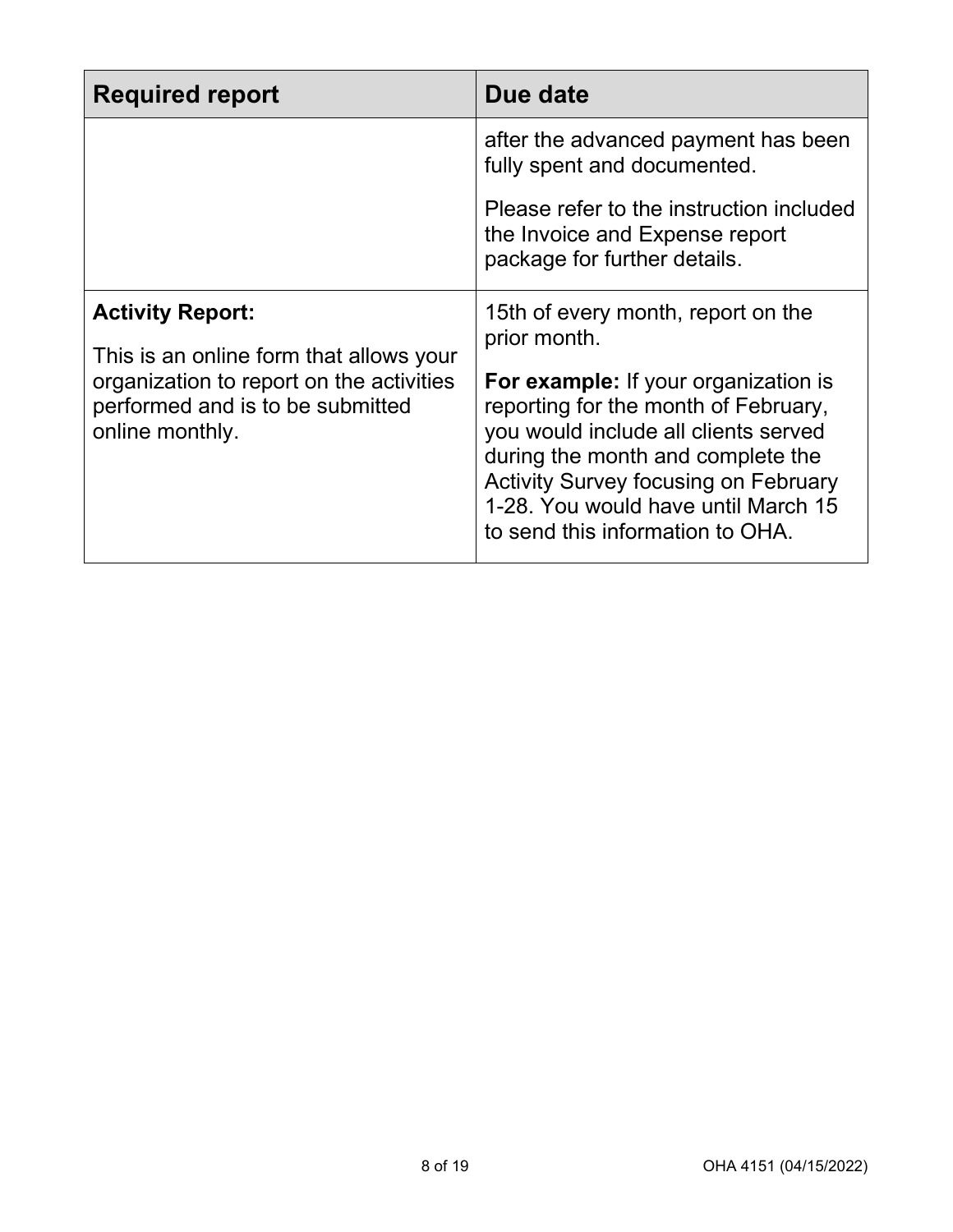# <span id="page-8-0"></span>**Submitting Receipts**

- **1. How does my organization submit receipts for staff and personnel? Are time sheets enough?**
- If you have a payroll/timekeeping system export, you will need to attach all supporting documentation when submitting your completed package. This documentation would include your payroll output file name from your time keeping system and should show time spent on wraparound activity for people in isolation or quarantine separately from other staff time.
- If you do not have a payroll/timekeeping system export, please complete Tab 3b (Labor Input) of the CBO FEMA Wraparound Services Invoice and Expense Report Package. This should only include time spent on wraparound activity for people in isolation or quarantine.

**Note:** Time worked over holidays and weekends should be accompanied with an explanation of why off hour work was necessary.

## **2. What do I need to remember before submitting receipts for reimbursement?**

- There should be one receipt/invoice for each line item in the Invoice and Expense Report package. If there was a prorated amount provided for Rent/Utilities, please include a breakdown of how the prorated amount was determined. (I.e., 5 days out of 30 for April \* Monthly Utility Bill cost).
- Identify which receipts are being submitted for what charge and distinguish them by noting at the top which receipt is for which program.
	- **Itemize each receipt.** 
		- » Each expense incurred may be broken out to show what was purchased and for what amount. I.e. for grocery receipts we should see the individual items and quantities bought, not just the total amount spent for groceries.
	- **Submit a PDF file for every receipt.**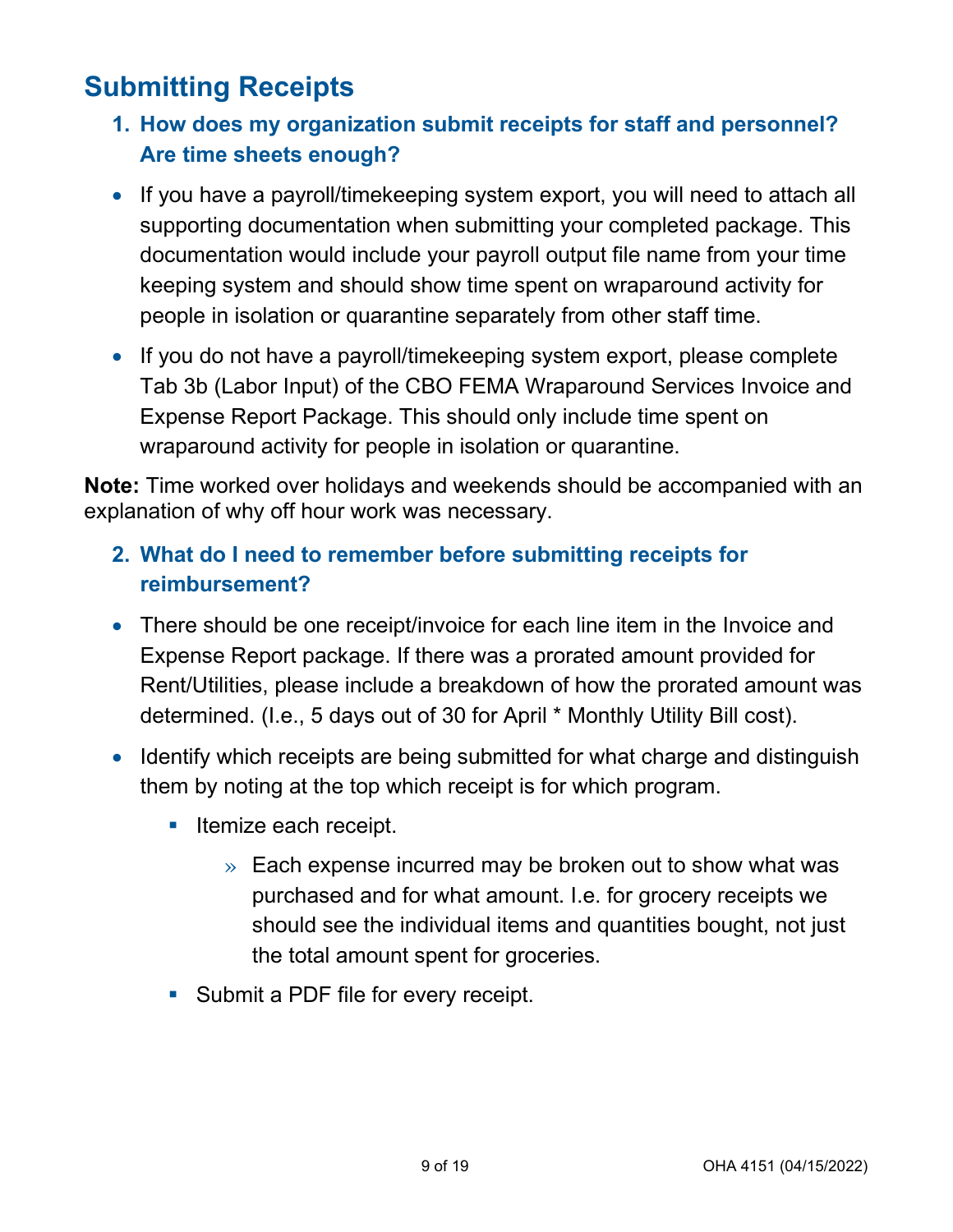## <span id="page-9-0"></span>**How to use FEMA Wraparound Services Funds**

Please note that direct client costs can only be provided within the current public health guidelines for isolation and quarantine. Long-term housing, utility and nutrition supports cannot be covered with this funding; however, staff time to connect clients to these safety net programs is permitted. The guidance below is subject to change pending FEMA guidance.

| <b>FEMA wraparound services funds guidance</b>                                                                                                                                                                                     |                                                                                                                                                         |
|------------------------------------------------------------------------------------------------------------------------------------------------------------------------------------------------------------------------------------|---------------------------------------------------------------------------------------------------------------------------------------------------------|
| Gift cards for grocery or food delivery?                                                                                                                                                                                           | Yes.<br>Note: OHA has recommended<br>\$100 per person per 5 days of<br>isolation or quarantine as general<br>guidance under the CET grant<br>agreement. |
| Cash-valued gift cards or raffles as an<br>incentive?<br>For example, food/gas cards, raffle<br>prizes etc. for community engagement.                                                                                              | No.                                                                                                                                                     |
| Checks, cash, or cash-valued gift cards<br>as payment to an individual for their rent<br>and/or utility costs?<br>For example, cash, check, or a gift card<br>valued at five days' worth of an<br>individual's rent and utilities. | No.<br>Note: Direct payments to clients<br>are not reimbursable by FEMA.                                                                                |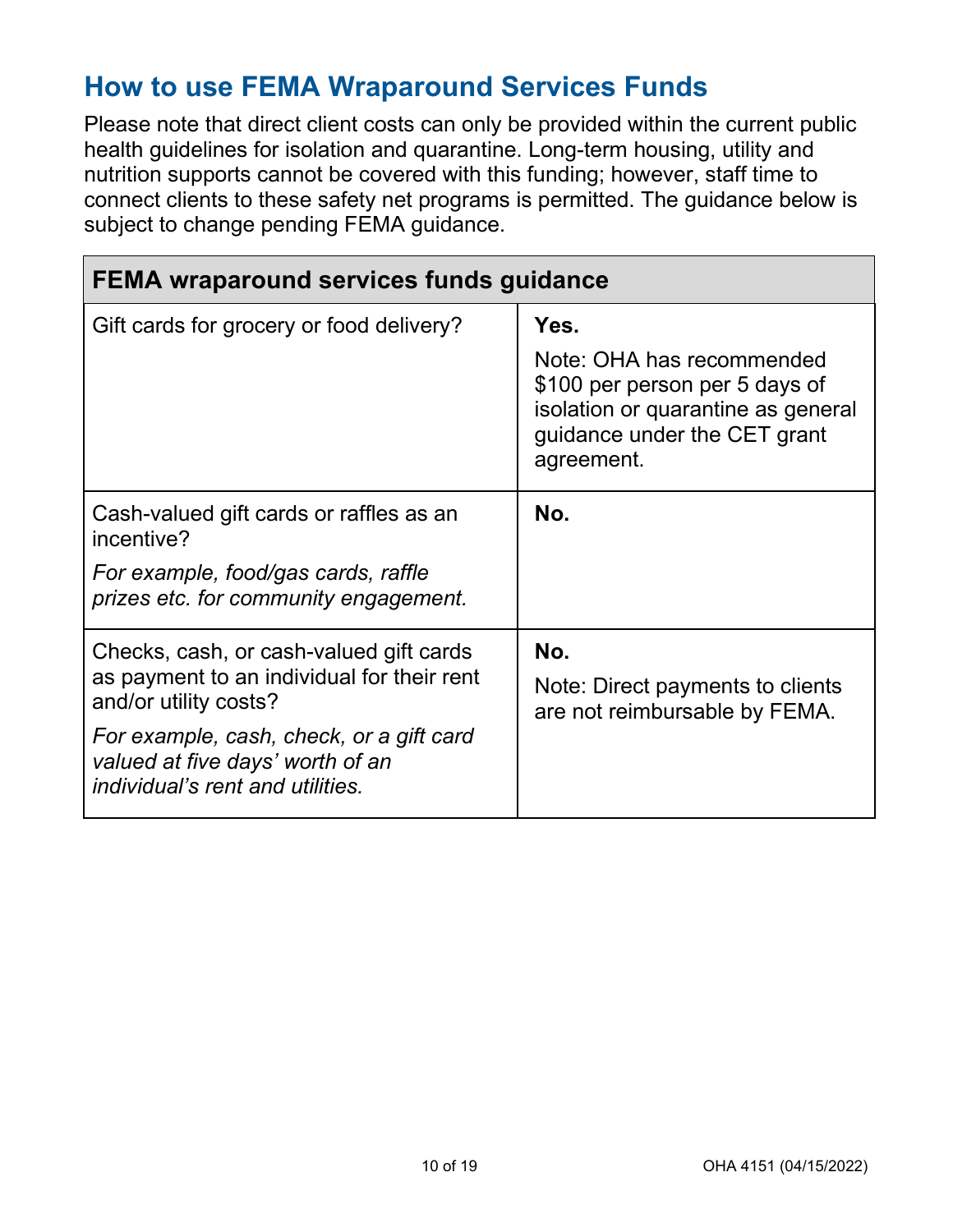| FEMA wraparound services funds guidance                                                         |                                                                                                         |
|-------------------------------------------------------------------------------------------------|---------------------------------------------------------------------------------------------------------|
| Staff time for the following activities:                                                        | Yes.                                                                                                    |
| Answering phone calls<br>Arranging isolation and quarantine-<br>related services for clients    | Note: Employee timesheets<br>and subcontractor contract<br>invoices orproof of total cost,              |
| Delivering food to clients                                                                      | and invoices (ifavailable)<br>should be included in                                                     |
| Providing case management to<br>support long-term wraparound<br>support needs                   | reporting.                                                                                              |
| Connecting clients to isolation or<br>quarantine housing services                               |                                                                                                         |
| Enrolling clients in health care and<br>finding a health care provider                          |                                                                                                         |
| Subcontractor or contract work related to<br>isolation and quarantine wraparound<br>supports?   | Yes.<br>Note: A formal subcontract<br>agreement would be required by<br>FEMA with written OHA approval. |
| Outreach materials that share information<br>about wraparound services provided?                | Yes.<br>Note: These costs must be                                                                       |
| For example, Facebook ads, fliers,<br>handouts, signs, or other items needed<br>to communicate. | specific to the provision of<br>wraparound services rather than<br>general outreach.                    |
| Translation and interpretation services<br>and/or capabilities?                                 | Yes.                                                                                                    |
| Storage space rental for isolation and<br>quarantine-related supplies?                          | Yes.                                                                                                    |
| Supplies and equipment?                                                                         | Yes.                                                                                                    |
| For example, personal protective<br>equipment, boxes, hand sanitizer,<br>thermometers.          |                                                                                                         |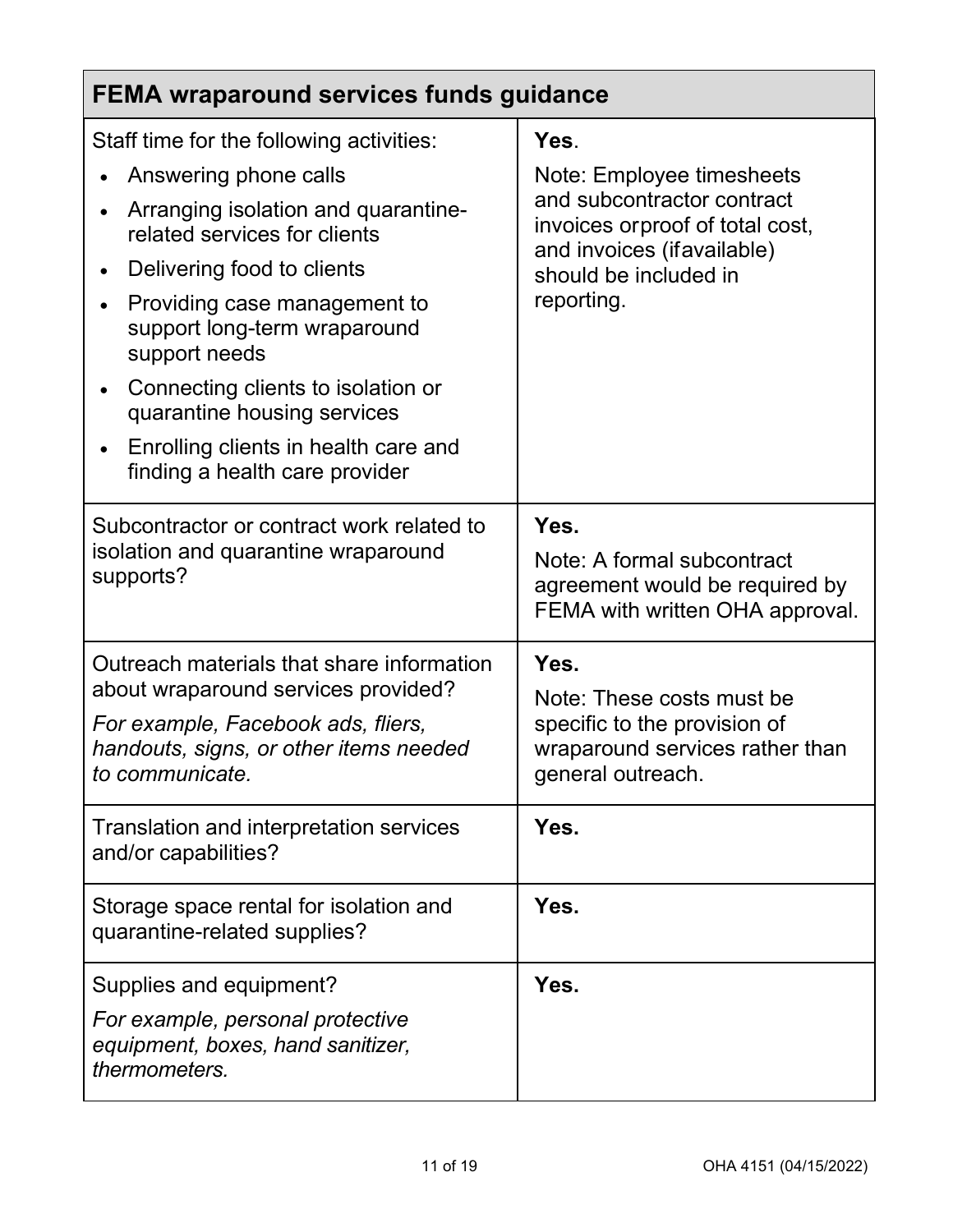| FEMA wraparound services funds guidance                                                                                                                                                           |                                                                                                                                                                                                                                                                                                                                              |
|---------------------------------------------------------------------------------------------------------------------------------------------------------------------------------------------------|----------------------------------------------------------------------------------------------------------------------------------------------------------------------------------------------------------------------------------------------------------------------------------------------------------------------------------------------|
| Home test kits?                                                                                                                                                                                   | <b>Yes, if not otherwise covered by</b><br>insurance.                                                                                                                                                                                                                                                                                        |
| COVID-19 testing events?                                                                                                                                                                          | No.<br>Note: This funding can only go<br>toward wraparound services.<br>COVID-19 testing and home<br>test kits for an individual or<br>household must be requested<br>from OHA and not purchased<br>with funds from this grant.                                                                                                              |
| Child or elder care expenses for clients?                                                                                                                                                         | Yes.                                                                                                                                                                                                                                                                                                                                         |
| Legal and compliance services?<br>For example, hiring people or a company<br>to assist in ensuring your organization<br>conforms to contract standards,<br>regulations, and laws of the industry. | No.                                                                                                                                                                                                                                                                                                                                          |
| Transportation and Parking for clients<br>and/or workforce?<br>For example, mileage to and from homes,<br>grocery store, etc.                                                                     | Yes.<br>Note: Reporting must include a<br>map of the route (e.g., Google<br>Maps), and total mileage.<br>Note: For employees, this only<br>includes reimbursement for<br>travel further than their normal<br>commute.<br>Note: Must be calculated using<br>the federal rate. See<br>https://www.gsa.gov/travel/plan-<br>book/per-diem-rates. |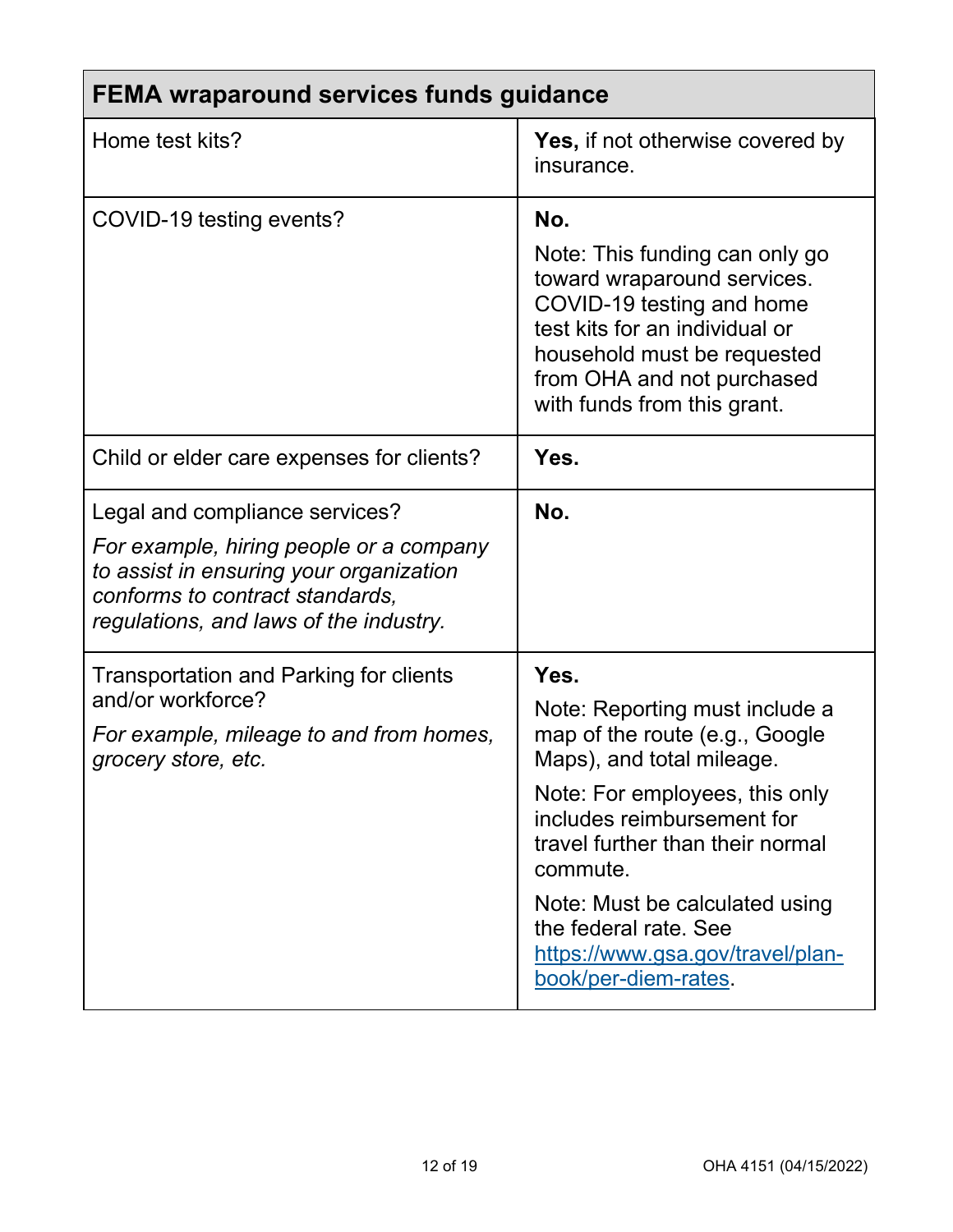| <b>FEMA wraparound services funds guidance</b>                                                                                              |                                                                                                                                                                                                                                                                                                                                            |
|---------------------------------------------------------------------------------------------------------------------------------------------|--------------------------------------------------------------------------------------------------------------------------------------------------------------------------------------------------------------------------------------------------------------------------------------------------------------------------------------------|
| Administrative overhead costs?                                                                                                              | Yes.                                                                                                                                                                                                                                                                                                                                       |
| For example, insurance.                                                                                                                     | Note: For additional information<br>please refer to question 4 below.                                                                                                                                                                                                                                                                      |
| Cost of insurance required to partner with<br>OHA?                                                                                          | Yes.<br>Note: Your organization can<br>request reimbursement for these<br>costs after being contracted with<br>OHA.<br>Note: Your organization must be<br>able to afford the upfront cost of<br>the insurance as this is a<br>requirement to get an executed<br>contract which is required for<br>reimbursement.                           |
| Isolation or quarantine housing?<br>For example, hotel/motel required for<br>quarantine                                                     | Yes, for the time an individual<br>is in isolation or quarantine per<br>current public health guidelines<br>only.                                                                                                                                                                                                                          |
| COVID-19 related health care that is not<br>reimbursed by insurance (examples:<br>testing services, co-payments for health<br>care visits)? | <b>Yes. Services must be related</b><br>to COVID-19.<br>Note: Please refer to FEMA's<br><b>COVID-19 Medical Care Eligible</b><br>for Public Assistance in the link<br>below:<br>https://www.fema.gov/sites/default<br>files/documents/fema public-<br>assistance-covid-19-medical-care-<br>v2-with-equity-job-aid policy 3-<br>15-2021.pdf |
| Directly Paying Individuals in Isolation and<br>Quarantine?                                                                                 | No.                                                                                                                                                                                                                                                                                                                                        |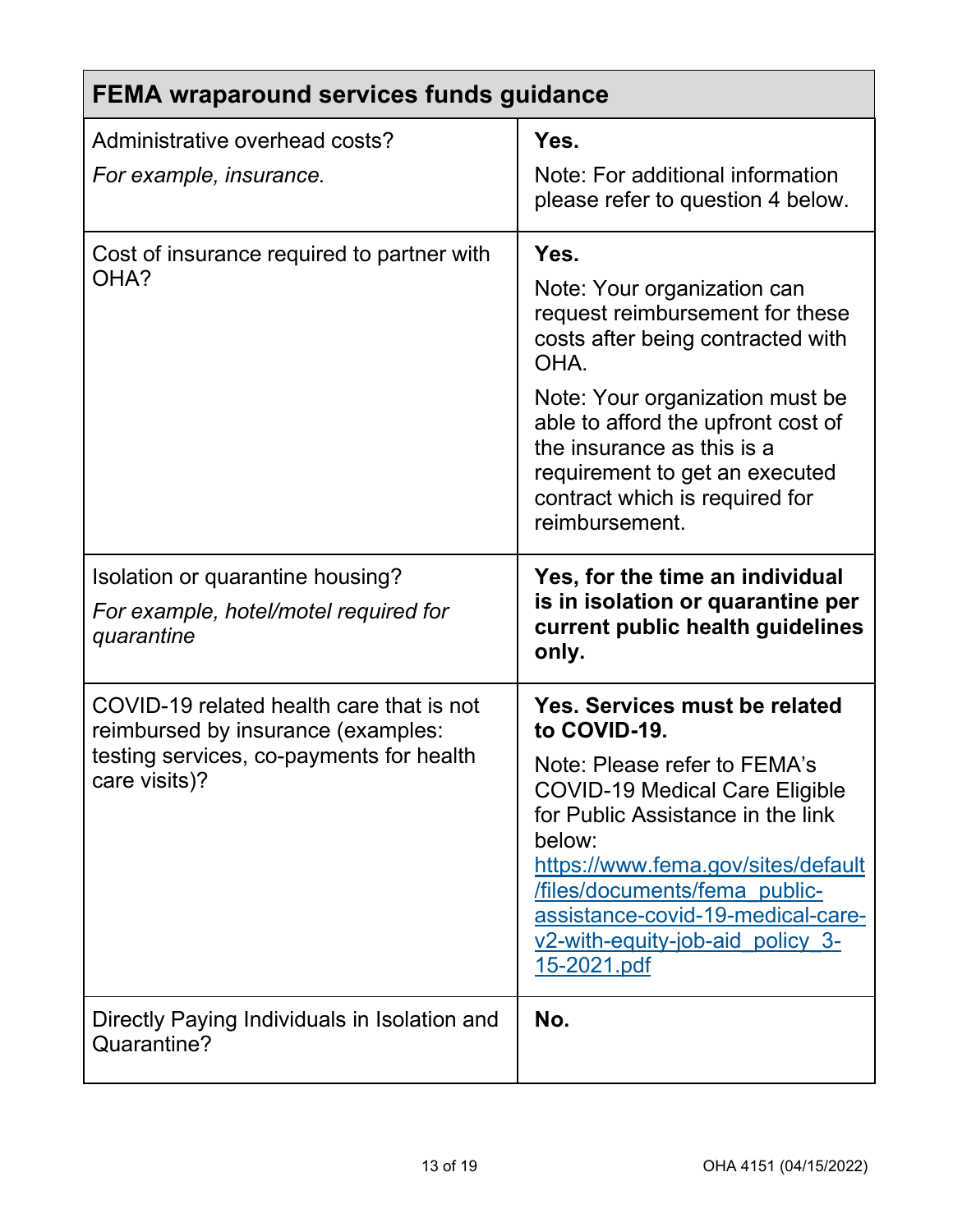| <b>FEMA wraparound services funds guidance</b>                                                                                                                                                                                                                                    |                                                                                                                                                                                                                                                                                                                                                                                                                                                                                                                                                                                                                                                     |
|-----------------------------------------------------------------------------------------------------------------------------------------------------------------------------------------------------------------------------------------------------------------------------------|-----------------------------------------------------------------------------------------------------------------------------------------------------------------------------------------------------------------------------------------------------------------------------------------------------------------------------------------------------------------------------------------------------------------------------------------------------------------------------------------------------------------------------------------------------------------------------------------------------------------------------------------------------|
| Staff lodging costs:<br>For example:<br>Travel for staff/volunteers to and from<br>food delivery, etc.<br>Overnight lodging for client services-<br>٠<br>related travel more than 70 miles<br>from the organization's office (which<br>includes their work from home<br>location) | Yes.<br>Note: OHA requests that grantees<br>remain within GSA (General<br>Services Administration) rate for<br>this cost, and if they are unable to<br>find lodging at or under this rate,<br>they will be asked to submit<br>documentation supporting their<br>selected lodging decision.<br>Documentation would be a<br>printout of hotel room costs for<br>the area on the relevant dates.<br>Receipt(s) and invoices must<br>show that expense(s) relate to<br>vaccination work.<br>Per diem, should show<br>breakdown based on<br>government rate (GSA rate),<br>found here:<br><u>https://www.gsa.gov/travel/plan-</u><br>book/per-diem-rates |
| Capital equipment? (Single item that is<br>\$5,000 or more)<br>For example, vehicles                                                                                                                                                                                              | <b>Yes. Capital equipment</b><br>purchases must receive prior<br>approval by OHA.<br>Note: The purchased capital<br>equipment's value would have to<br>be returned to OHA at the end of<br>contract term or the agency will<br>have to pay back the value left on<br>the capital improvement or<br>vehicle. Please consider leasing<br>alternatives prior to capital<br>equipment purchase.                                                                                                                                                                                                                                                         |

 $\overline{\mathsf{I}}$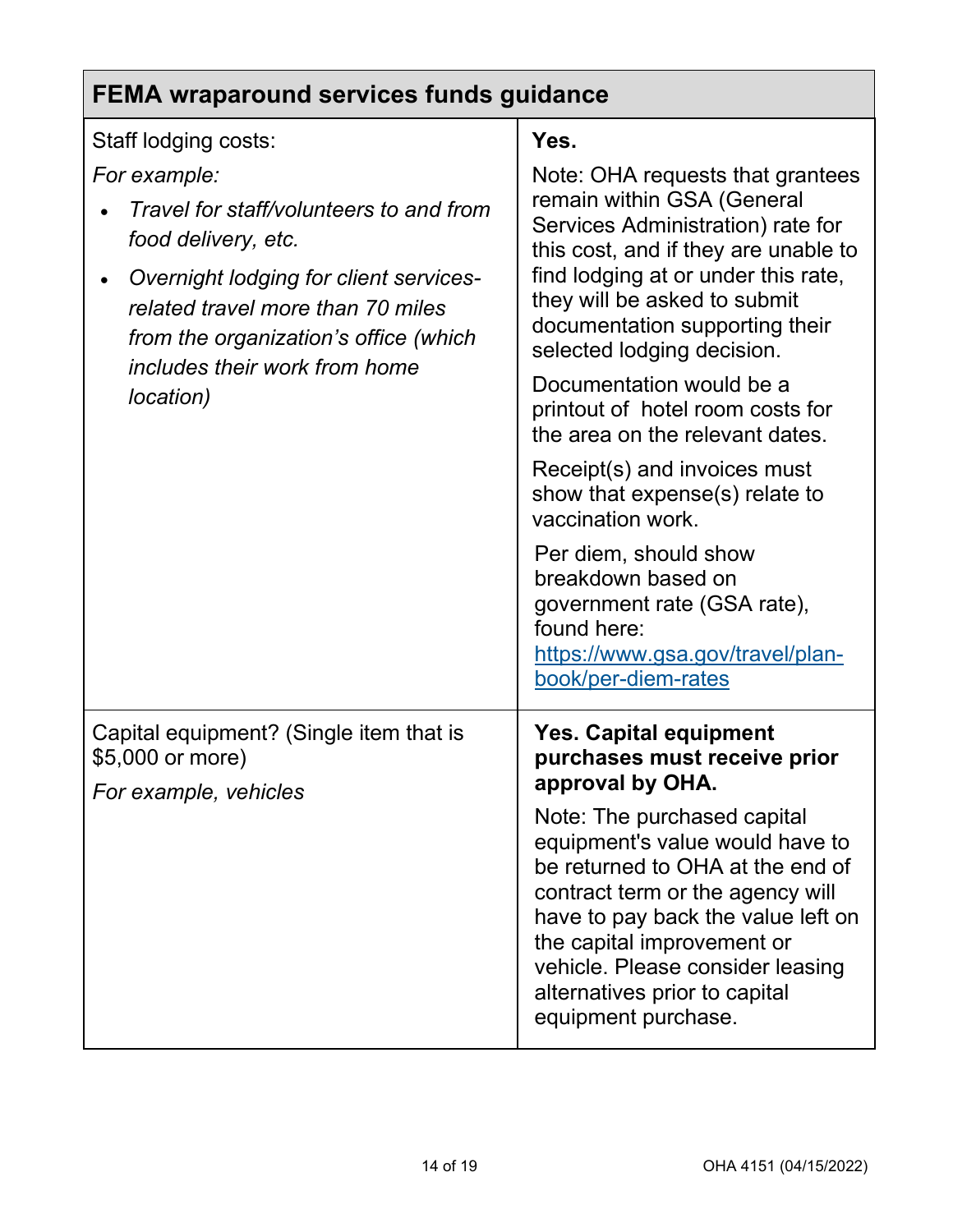| FEMA wraparound services funds guidance                              |      |
|----------------------------------------------------------------------|------|
| Information technology purchases?<br>For example, keyboards, monitor | Yes. |
| Software purchases?                                                  | Yes. |
| Software licensing fees?                                             | Yes. |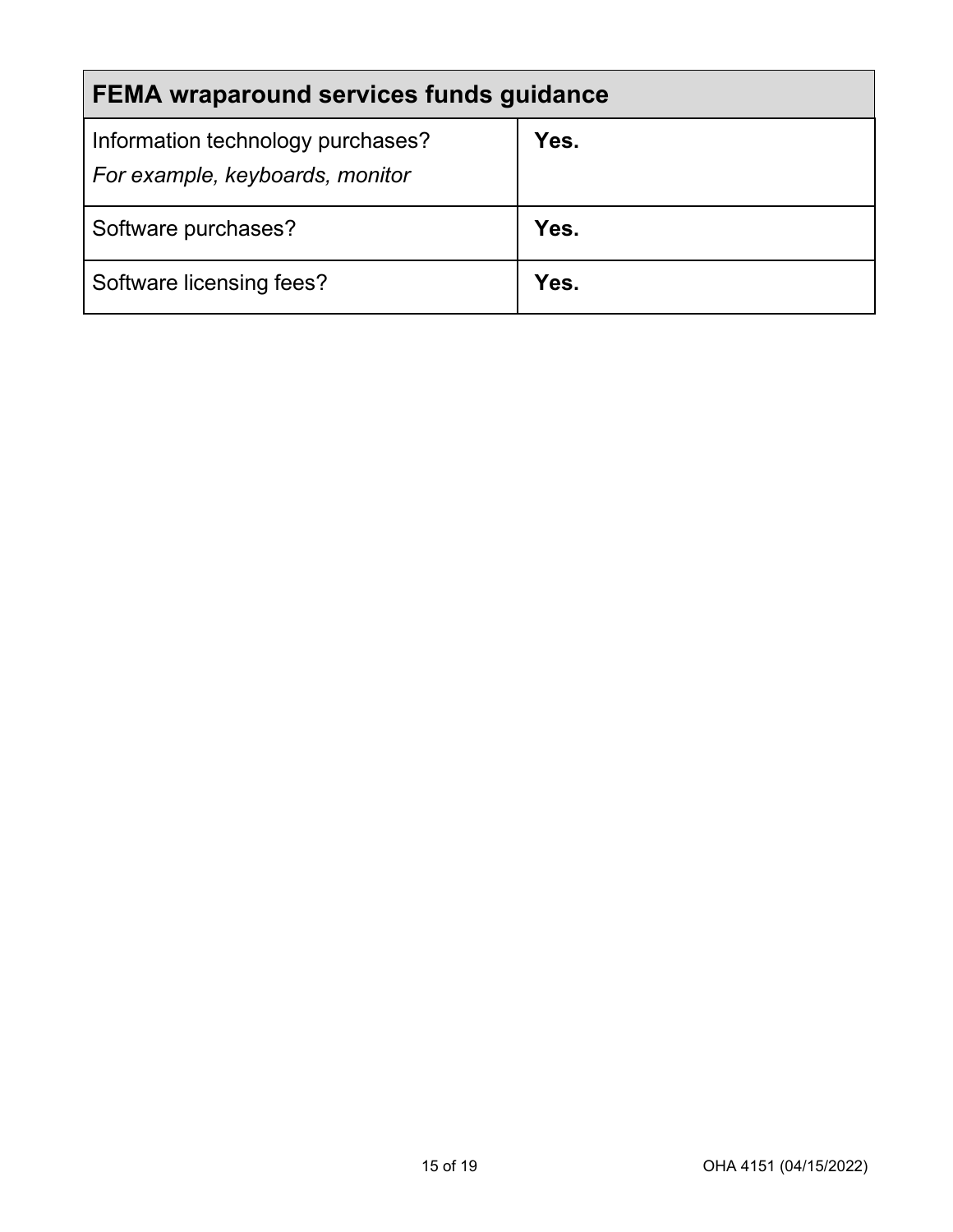# <span id="page-15-0"></span>**How to use FEMA Wraparound Services Funds (Frequently Asked Questions)**

### **1. What timeframes are permitted for isolation and quarantine direct client costs?**

Clients can be served for the period they are in isolation per current public health guidelines at that time. Typically, this will be five days for someone who is asymptomatic or has symptoms resolve quickly. For those who test positive and then need to isolate, or who have symptoms for a longer period of time, CBOs can ask for the following information to confirm the length of time that services can be covered: a note from their health care provider or a self-attestation form.

Isolation support for a household should be calculated using the first household member's first day of isolation and the last household member's last day of isolation.

## **2. Can I receive a FEMA grant agreement to use for wraparound services costs (e.g., payroll and supplies) and use my Community Engagement Team grant agreement to pay for isolation and quarantine direct client costs?**

**No.** FEMA is the payer of last resort, so at this time it is not possible to keep both a FEMA grant agreement and spend on the existing Wrap Around Support and Isolation and Quarantine Direct Client Costs for the Community Engagement Team contract. OHA will work to ensure CBOs receive sufficient up-front payment to cover costs until reimbursement is submitted and payments are made on invoices.

#### **3. What documentation do I need for providing services?**

#### *Any of the following documents can be used for housing assistance:*

- Mortgage/Rental/Hotel receipt or invoice from the leasing agency
	- **Including a proration breakdown for days supported**
- Utility bill or payment receipt
- Utility bill or payment receipt for another household member with a letter that indicates the person being supported does live at that location and has a sublease or informal agreement with the person(s) listed on the utility bill.

#### *Any of the following documents can be used for transportation:*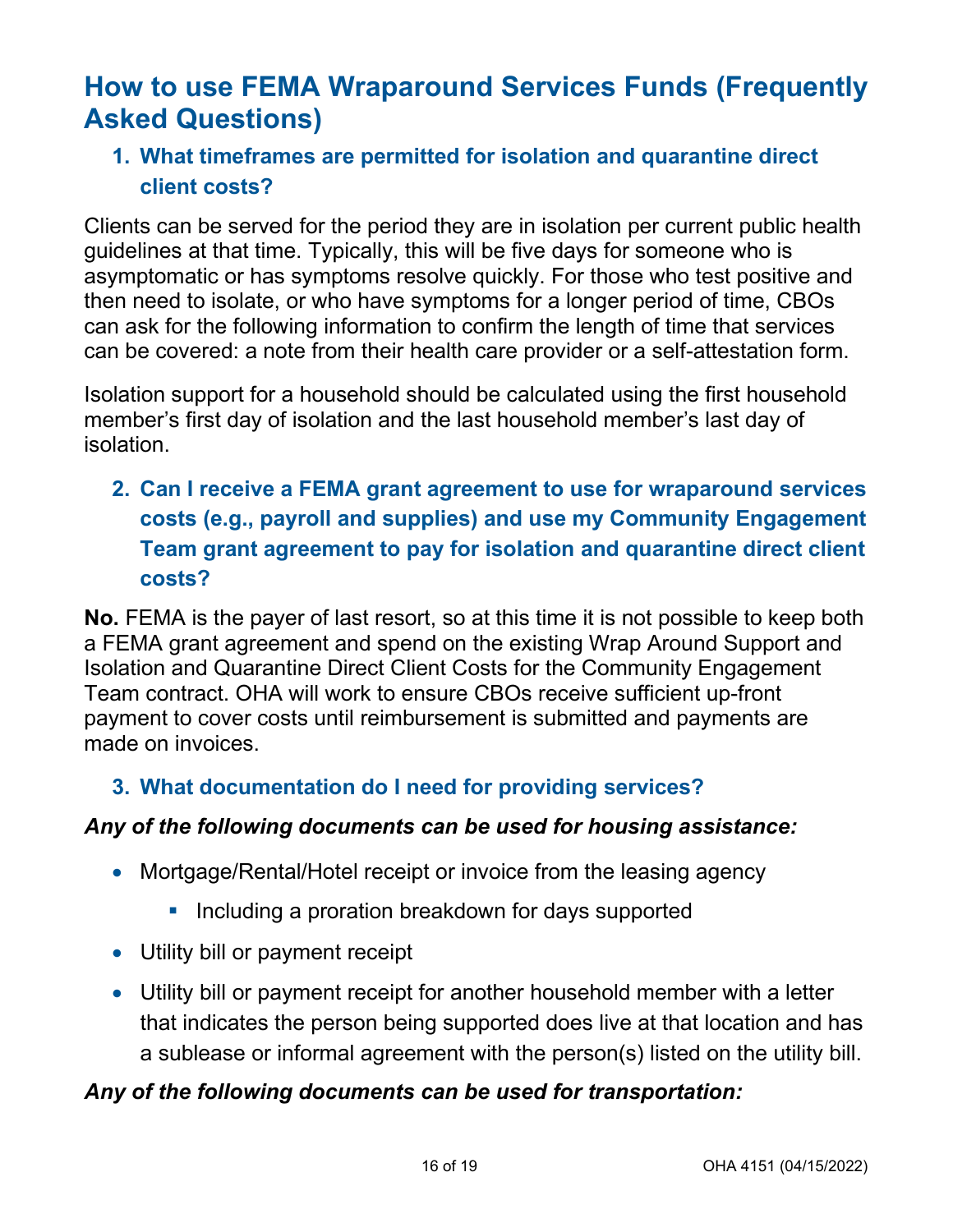• Map of the route, total mileage, and applied at the GSA Rate.

#### *Any of the following documents can be used for caregiving:*

- Receipt of the Caregiving Expense
- Self-Attestation or doctor note to confirm the amount of time they were in isolation if services are >5 days

#### *Any of the following documents can be used for non-care/nontransportation:*

- Receipt of grocery or gift card expense
- Receipt of payment for medical expenses for COVID-19 related visits
- **4. Is administrative time spent on gathering payroll and expense details reimbursable?**

**Yes.** Administrative expenses like this (and other overhead) reimbursements should stay within the limit of 10% of requested overall funding.

- **Indirect costs will still need to be itemized and provided in the Invoice and Expense Report package under "Administrative Overhead."**
- Items in the Administrative Overhead category will still require documentation to be submitted, justifying the expense.
- **Items that are shared expenses with other programs at your agency can be reimbursed based on % of FTE dedicated to Wraparound Services.**

**Example:** A cell phone which is used by an employee who dedicates 0.5 FTE toward Wraparound Services work could be reimbursed for 50% of the monthly cell phone bill.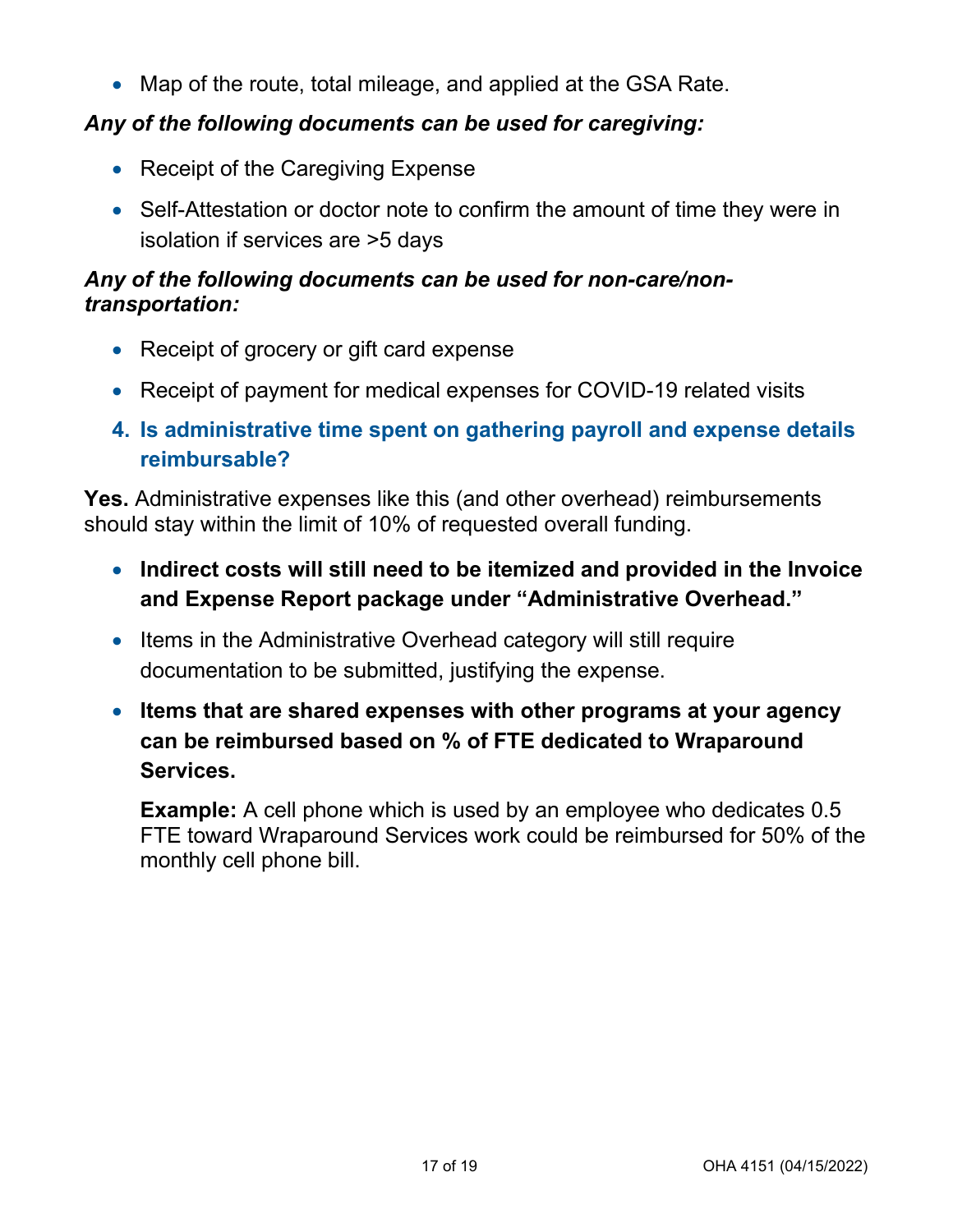## <span id="page-17-0"></span>**Glossary**

**Spend down:** The deliberate depletion of funds to meet the criteria for a limited time frame.

**Wraparound services:** Wraparound service delivery is a team-based, collaborative case management approach. In a wraparound approach, a team of professionals (e.g., educators, mental health workers) and key figures in a person's life (e.g., family, community members, etc.) create, implement, and monitor a plan of support.

**Capital improvement:** A permanent structural alteration or repair to a property that improves the property. As a result, increasing its overall value. That may come with updating the property to suit new needs or extending its life. This also includes vehicles.

**Administrative overhead:** Costs not involved in the development or production of goods or services. Examples of administrative overhead costs are the costs of front office and sales salaries, wages, and office supplies.

**Indirect cost:** is any cost not directly identified with a single, final cost. Often indirect costs are set at a fixed rate by an organization to cover operating expenses, like the organization's rent, utilities, bookkeeping staff, etc.